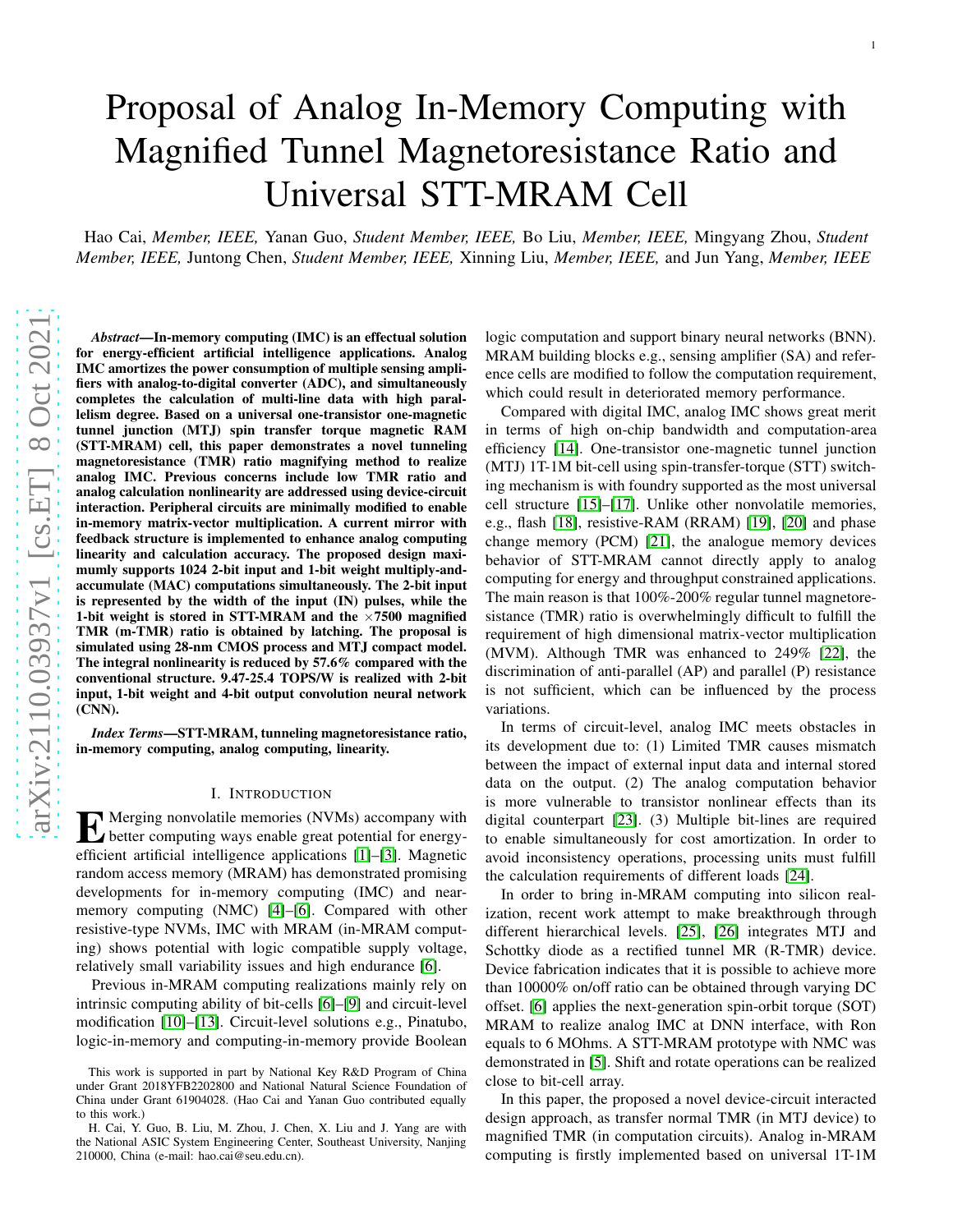cell with STT switching mechanism. To realize an enlarged virtual TMR ratio for analog computing, additional peripheral circuits are implemented, including dynamic latch, current mirror with feedback, and a successive approximation (SAR) analog-to-digital converter (ADC). Nonlinear issues of analog calculation are carefully addressed. The proposal is with minimally modified peripheral circuits realization using 28 nm CMOS, and without modification of bit-cell structure.

The reminder of the paper is organized as follow: Section II explains the basic concept and reviews recent works. Section III presents proposed in-MRAM computing structure. Section IV illustrates simulation results. Finally, Section V compares the performance of this work to prior IMC schemes, and concludes this paper with future remarks.

# II. PRELIMINARIES

#### *A. Matrix Vector Multiplication*

High-dimensional matrix-vector multiplication (MVM) is a dominant kernel in signal-processing and machine-learning computations [\[27\]](#page-9-20). Instead of accessing raw bits row by row, IMC accesses a computation result over multiple bits, thus amortizing the accessing costs. The structure of the storage array matches the computational form of MVM, so the power consumption can be amortized by implementing MVM with IMC. MVM in-memory realization can split as a combination of multiply accumulate (MAC) computations as:

<span id="page-1-1"></span>
$$
Y_{OUT} = \sum_{i=0}^{m-1} W_i \times X_{IN,i}
$$
 (1)

where *W* is the weights stored in memory array,  $X_{IN}$  is the activations from external input, and *YOUT* is the calculation results. There are *m* weights and *m* activations involved in the MAC calculation.

MVM needs to map the parallel input data to each row, map the parallel computation to the bit cells where the data is stored, and then reduce the output data by adding up. The mapping of weights in the storage array can be represented by:

<span id="page-1-2"></span>
$$
W = \begin{pmatrix} W_{0,n-1} & W_{0,n-2} & \cdots & W_{0,0} \\ W_{1,n-1} & W_{1,n-2} & \cdots & W_{1,0} \\ \vdots & \vdots & \ddots & \vdots \\ W_{m-1,n-1} & W_{m-1,n-2} & \cdots & W_{m-1,0} \end{pmatrix}
$$
 (2)

where *n* means each weight is quantified to *n* bits.

# *B. Universal 1T-1M bit-cell*

Foundry-support 1T-1M bit-cell structure shows highdensity and access energy efficiency in MRAM array [\[15\]](#page-9-8)– [\[17\]](#page-9-9). Fig. [1\(](#page-1-0)a) illustrates the basic storage element of perpendicular magnetic anisotropy (PMA) MTJ. Compared with in-plane magnetic anisotropy (IMA), PMA MTJ fulfills the thermal stability requirement, but also has no restriction of cell aspect ratio, which shows the scaling advantages of highdensity integration [\[28\]](#page-9-21), [\[29\]](#page-9-22). MTJ consists of two ferromagnetic electrodes (CoFeB) with a tunnel barrier layer (MgO). The top magnet is the storage layer (referred as the free layer) and the bottom magnet is the reference (referred as



<span id="page-1-0"></span>Fig. 1. (a) Sandwich structure of PMA-MTJ. (b) Cross-sectional view of 1T-1M bit-cell. (c) Universal 1T-1M bit-cell structure. (d) Resistance loop of MTJ measured by DC voltage sweep.

the pinned layer). Nonvolatile data writing is performed by injecting a spin-polarized current from one of the ferromagnetic electrodes to change the magnetic orientation of the free layer. The effective resistance of MTJ is low  $(R_P)$  when two ferromagnetic electrodes are spin aligned, and high (*RAP*) when the magnetic direction of two layers is in the antiparallel state. The resistance difference is represented as TMR ratio [\[22\]](#page-9-14), [\[30\]](#page-9-23), [\[31\]](#page-9-24):

$$
TMR = \frac{R_{AP} - R_P}{R_P}.\tag{3}
$$

Fig. [1](#page-1-0) demonstrates the cross-sectional view, bit-cell structure and I-V characteristics of 1T-1M bit-cell. According to spin transfer torque mechanism, a bidirectional current can change the MTJ between states when it is higher than critical current  $I_{C0}$ . During the write operation, the current flowing from bit line (BL) to source line (SL) can write the data stored in MTJ as '0', while the current with opposite direction can write '1'. Fig. [1\(](#page-1-0)d) shows the resistance state at different voltages and the transition of MTJ between P state and AP state.

# *C. Digital and analog realization of IMC*

IMC is an effective way to achieve energy-efficiency emphasized non-von Neumann architecture. The principle operation of IMC is the MAC step. The few-updated weight data is stored within the memory array, and the data to be proceeded is the input from the outside. Completing part or all of the calculation in memory can reduce the power consumption caused by data transfer in the calculation. According to computation signal type and implementation approach, IMC can be classified as digital [\[32\]](#page-9-25), [\[33\]](#page-9-26) and analog [\[18\]](#page-9-10)–[\[20\]](#page-9-12), [\[34\]](#page-10-0)–[\[36\]](#page-10-1) computing. The framework of digital and analog IMC are illustrated in Fig. [2.](#page-2-0)

Digital IMC merges embedded memories and Boolean logic block to form processing element (PE) unit. The acceleration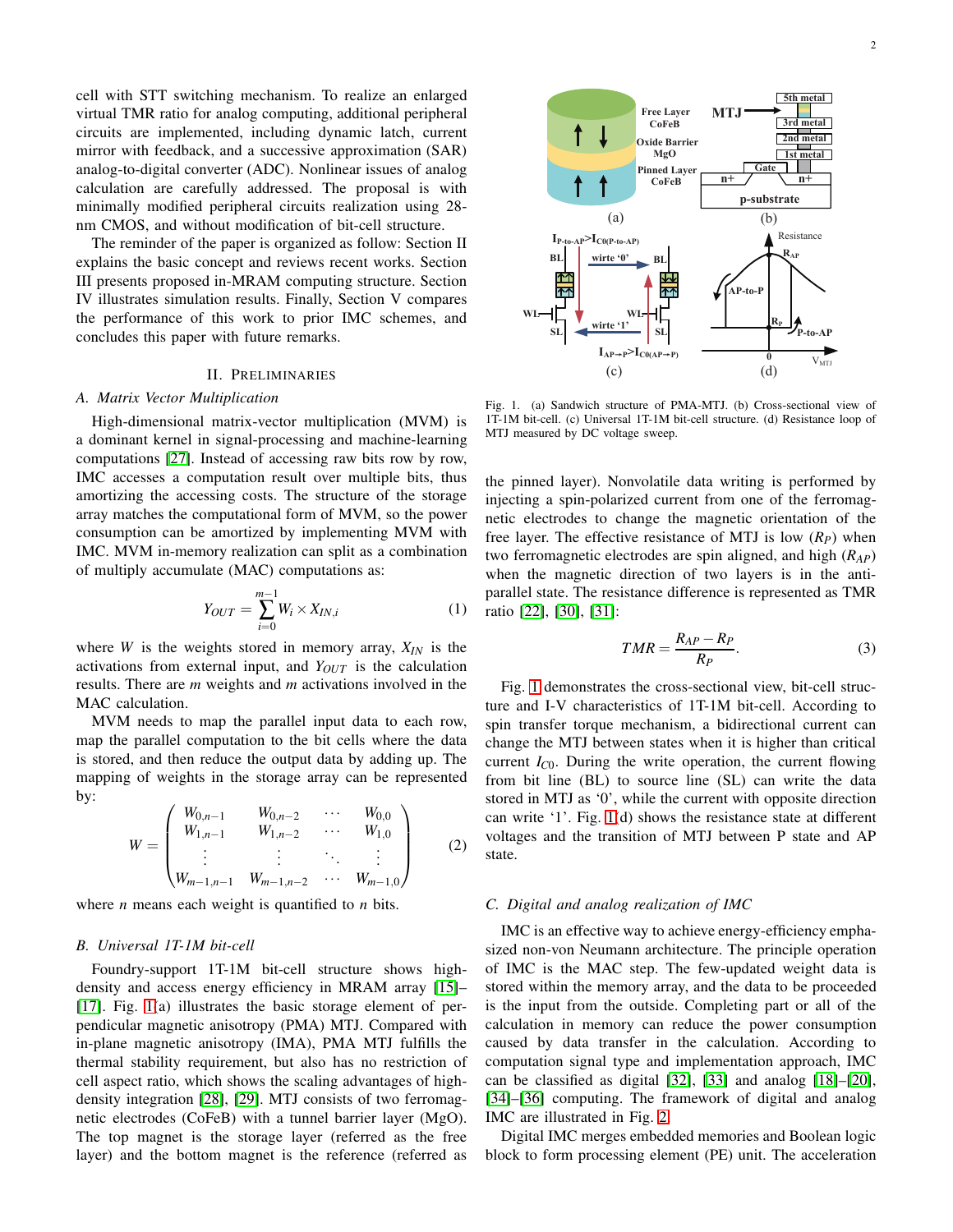TABLE I COMPARISON OF RECENT IMC (FULL CHIP) FOR NEURAL NETWORK

<span id="page-2-1"></span>

|                            | JSSC'21              | ISSCC'21                     | JSSC'19           | ISSCC'20       | ISSCC'21    | ISCAS'21                        | Nat.Com'20       | ISSCC'20       | ISSCC'21            | ISCAS'19 <sup>1</sup> |
|----------------------------|----------------------|------------------------------|-------------------|----------------|-------------|---------------------------------|------------------|----------------|---------------------|-----------------------|
|                            | [32]                 | [33]                         | [34]              | [35]           | [36]        | [18]                            | [21]             | [19]           | [20]                | [37]                  |
| Domain                     | Digital              | Digital                      | Analog            | Analog         | Analog      | Analog                          | Analog           | Analog         | Analog              | Analog                |
| Type                       | <b>SRAM</b>          | <b>SRAM</b>                  | <b>SRAM</b>       | SRAM           | <b>DRAM</b> | Flash                           | <b>PCM</b>       | <b>RRAM</b>    | <b>RRAM</b>         | STT-<br><b>MRAM</b>   |
| Process                    | 65nm                 | 22nm                         | 65nm              | 7nmFinFET      | 65nm        | 180 <sub>nm</sub>               | 90 <sub>nm</sub> | 130nm          | 22nm                | 22nm                  |
| Bit-cell                   | 6T+XNOR<br>$+MUX+FA$ | 6T+NOR                       | $8T+1C$           | 8T             | 1T1C        | 1T1FTG                          | 1PCM             | 2T2R           | 1T1R                | $1T-1M$               |
| Capacity                   | $16KB \times 8$      | 64Kb                         | $36Kb \times 64$  | 4Kb            | 16Kb        | 575Mb                           | 1Mb              | 158.8Kb        | 4M <sub>b</sub>     | 36Kb                  |
| Macro Area<br>$\text{m}^2$ |                      | 0.202                        | 12.6              | 0.0032         | 0.57        | 17.3                            | N/A              | 21.82          | 6                   | N/A                   |
| Throughput<br>(GOPS)       | 6.1-567              | 3300 (4b/4b)<br>24.7 (8b/8b) | 18876             | 372.4          | 4.71        | 29000<br>frame/sec <sup>2</sup> | N/A              | N/A            | $35.59 -$<br>417.96 | N/A                   |
| Weight Bit                 | $1 - 16$             | 4/8/12/16                    |                   | 4              | 8(signed)   | 4                               | 4                | $2-3$ (signed) | 1/4/8               | 5                     |
| Input Bit                  | $1 - 16$             | $1-8$                        |                   | 4              | 8           | 4                               | 8                |                | 2/4/8               | 4                     |
| Output Bit                 | $1 - 16$             | 16(4b/4b)<br>24 (8b/8b)      |                   | $\overline{4}$ | 8           | 8                               | 8                | $1 - 8$        | 4/10/14             | 4                     |
| Computation                | MAC.DNN              | MAC                          | <b>Binary CNN</b> | <b>MAC</b>     | MAC,CNN     | MAC.DNN                         | <b>MAC.DNN</b>   | <b>MAC</b>     | MAC                 | MAC, DNN              |
| Energy Effi.<br>(TOPS/W)   | 2.06-117.3           | 89 (4b/4b)<br>24.7 (8b/8b)   | 866               | $351^3$        | 4.76        | 37 <sup>4</sup>                 | 11.9             | 78.4           | 11.91-195.7         | $9.7^{5}$             |

<sup>1</sup> Simulation results only without measurement data. <sup>2</sup> The computing throughput for VGG7.<br><sup>3</sup> Each 4b  $\times$  4b is considered as 2 operations. <sup>4</sup> MAC only, not including other periphe

<sup>5</sup> It is estimated from the data in the paper.



<span id="page-2-0"></span>Fig. 2. Conventional IMC structure (blue blocks are read-write modules; green blocks are memory modules; orange blocks are digital or analog computing modules): (a) Digital IMC. (b) Analog IMC.

array is composed of multiple PE units. Input buffer and accumulator are responsible for data input and output, respectively.

Analog IMC retains the structure of the memory array and read-write function. External activation signals are input to each word-line (WL) through digital-to-analog converter (DAC) or pulse width modulation (PWM), and multiple rows are accessed at once. The DAC converts a digital quantity of input into a WL voltage value or the PWM adjusts the time for the high level, thus controlling the WL of each bit-cell and modulating the bit-cell current. Within the bitcell, the weight data stored in the memory and the external input data are completed the AND operation to achieve the multiplication operation. According to Kirchhoff current law, the current flowing through each bit-cell is summarized on the bit line (BL). The result of the accumulation operation is expressed as the BL voltage drop or the voltage value on the output capacitor. Finally, an ADC converts the voltage amplitude into the digital output of memory-computation integrated block. Depending on the trade-off between precision and energy consumption, 4-8 bit ADCs are usually used in analog computing [\[19\]](#page-9-11), [\[21\]](#page-9-13).

<sup>4</sup> MAC only, not including other peripheral work.

Table [I](#page-2-1) lists a literature study of recent IMC, including various types of memory and calculation methods. Compared with analog IMC, the digital way has the advantage of computational flexibility and accuracy. But its approach of combining logical units with bit-cells requires a lot of area overhead. The advantage of analog IMC is with high parallelism degree, which can bring enhanced throughput and energy efficiency than the digital way. Nevertheless, the design challenge of analog IMC is the design trade-off among accuracy, additional layout area and power consumption of analog components [\[14\]](#page-9-7).

The main advantages of using static RAM (SRAM) for analog IMC are mature technology and fast computing speed. The binary logic stored in SRAM can be easily distinguished, allowing for high margins and computational linearity when multiple lines are turned on. The enhanced 8T SRMA bitcell can effectively reduce the interference of computing to the storage data[\[34\]](#page-10-0), [\[35\]](#page-10-2). [\[34\]](#page-10-0) uses the charge sharing of capacitors to realize the addition operation, reducing the power consumption caused by the BL current and improving the energy efficiency. In [\[36\]](#page-10-1), the columns of DRAM are configured as charge-sharing cells, and the dot product operation is accomplished by non-destructive weight reading, saving peripheral circuit area and power consumption.

NVMs, e.g., Flash, PCM and RRAM show potential for analog computing because of high resistance ratio. [\[19\]](#page-9-11) stores multi-bit signed numbers in a 2T-2M bit-cell, and uses ADC with adjustable precision to meet different computing requirements. In [\[20\]](#page-9-12), the multi-bit input is split and computed. Under the premise of ensuring accuracy, this method implements MAC with multi-bit I/O unit.

MRAM cannot be directly used for analog IMC due to limited TMR. [\[37\]](#page-10-3) proposes a new analog computing structure with operational amplifier integrator circuit, which uses the difference of the current flowing through  $R_P$  and  $R_{AP}$  to complete the calculation. This method alleviates the problem of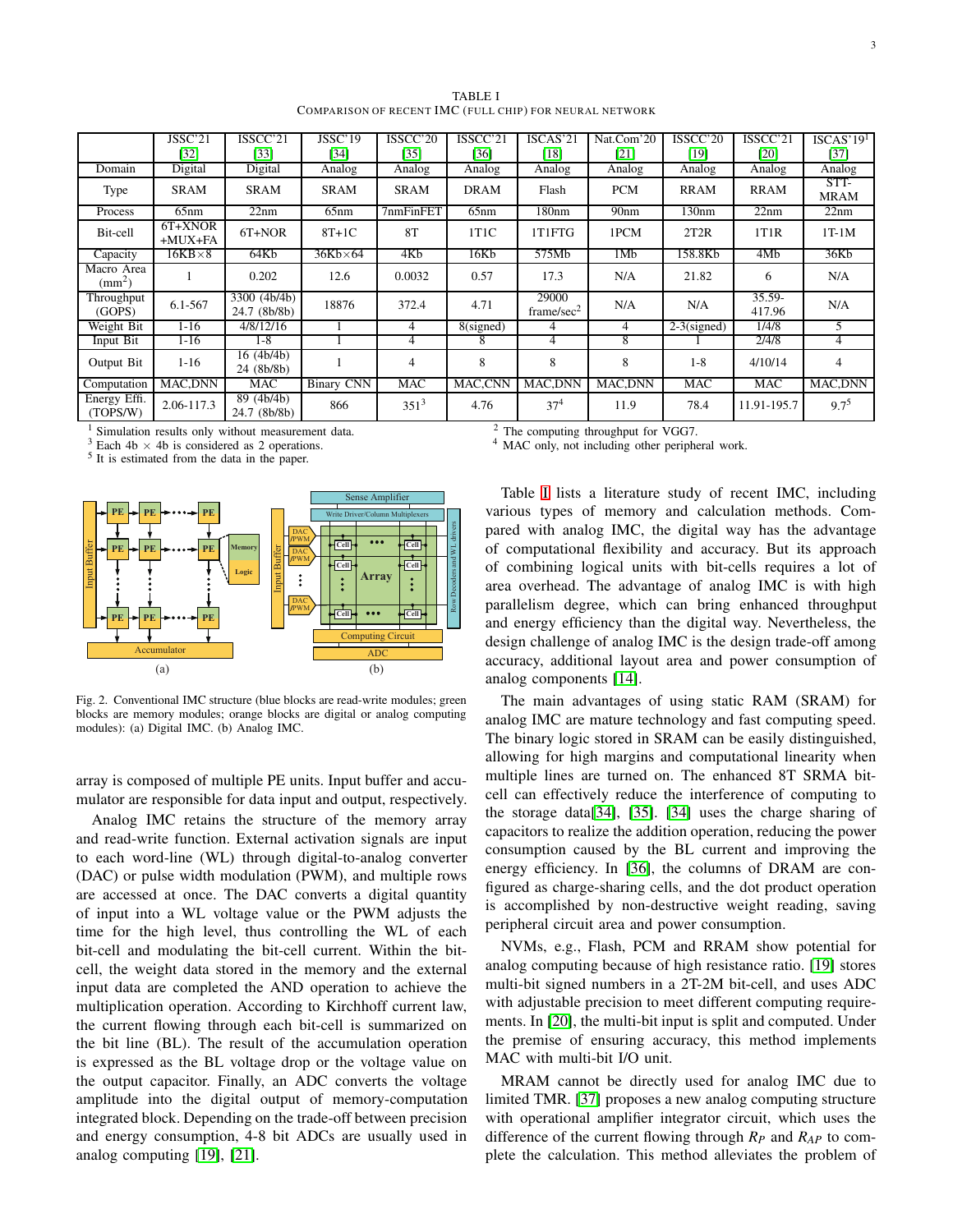limited TMR, but it has a high requirement on the performance of operational amplifier.

#### III. PROPOSAL OF ANALOG IN-MRAM COMPUTING

This section aims to solve major analog IMC design challenges: limited device TMR ratio, circuit nonlinearity and multi-bit computation configuration. The proposal refers to minimally modified memory array circuits. That is, universal bit-cell is used and the majority of MRAM peripheral circuits is retained. The dual-mode bit-cell is configured to realize magnified TMR ratio (m-TMR) for analog computing. Integrating current mirror with feedback can enhance the linearity of the analog calculation.



<span id="page-3-0"></span>Fig. 3. Floorplan of proposed in-MRAM computing. Modified (additional) peripheral blocks mainly include: dynamic latch, current mirror with feedback and SAR-ADC.

#### $BL[7]$  **BL[7]**  $B_{CEN[6,7]}$  **EXPLEM**  $B_{BR}$  **EXPLEMENTALL and Latch Compute CEN[0:7] Array** *A. The floorplan of dual-mode MRAM*

Fig. [3](#page-3-0) illustrates the block diagram of in-MRAM computing. The operation includes normal storage and IMC mode. A mode controller selects the dual-modes according to *CEN* (computing enable) signal. In the storage mode, the MRAM bit-cell array (BCA) executes the read-write operation as standard memory. Alternatively, computing mode is executed with analog MVM, which consists of 16 MAC operations in equation [\(1\)](#page-1-1). As shown in Fig. [3,](#page-3-0) the MRAM BCA is divided into 16 local BCAs, each corresponding to 16 MAC operations. *W* is stored in the local BCA as shown in equation [\(2\)](#page-1-2). And *XIN* is the activations from external input, which is converted into pulse signal of corresponding width after passing the counter. The multiplication is completed in the BCA, the accumulation is completed in the integrating current mirror. Finally, *Y<sub>OUT</sub>* is calculated using a SAR-ADC and shift adders.



<span id="page-3-1"></span>Fig. 4. (a) Structure of the 1T-1M bit-cell with a pass-transistor (PT) switch for in-MRAM computing. (b) Structure of the latch unit. (c) Normal storage mode. (d) In-MRAM computing mode.

#### *B. The dual-mode bit-cell*

As shown in Fig. [4\(](#page-3-1)a), 1T-1M bit-cell is applied to normal storage mode. The pass-transistor (PT) switch N2 is allocated for in-MRAM computing mode. Compared with universal 1T-1M cell, a PT interface *PL* is included to initiate in-MRAM computing. The 1T-1M bit-cell structure with PT switch is regulated with *BL*, *W L*, *SL*, *PR* and *CEN* signals. The latch unit is consisted of two transistors and a reference resistance  $(R_{ref})$ , as shown in Fig. [4\(](#page-3-1)b). The resistance value of  $R_{ref}$ is setup between *R<sup>P</sup>* and *RAP* of MTJ. This specific value is determined according to the simulation results of power consumption and latch yield, which will be elaborated in Section IV. In the local BCA, latch unit and 1T-1M cell with PT switch are connected by WL and PR. The CEN of two cells control the mode of local BCA.

Fig. [4\(](#page-3-1)c) shows the working principle of the storage mode. The *CEN*s of two units are both low levels. Transistor N2 and N4 are cut-off, the proposed 1T-1M bit-cell is identical to conventional 1T-1M. It can complete read and write operations. In storage mode, *W* is stored in the local BCA and is the preparation for the in-MRAM computing. Compared to other storage such as SRAM, non-volatile MRAM has no static power consumption while holding data.

When *CEN*[*n*], *CEN*, *BL*, *BR* are high and *SL* is low, two cross connected units are in the computing mode. As shown in Fig. [4\(](#page-3-1)d), the *CENs* of two units are both high, and two units are connected to form a latch structure. According to the resistance value of MTJ, high and low levels are generated on *WL* and *PR* to complete the latching operation. The magnetic orientation of the pinned layer is away from the transistor N1. When the resistance of MTJ is higher than  $R_{ref}$ , PR is with low level and *WL* is high. The MTJ is in AP state, and the magnetic orientation of the free layer is the same as the current. The high voltage difference between the two ends of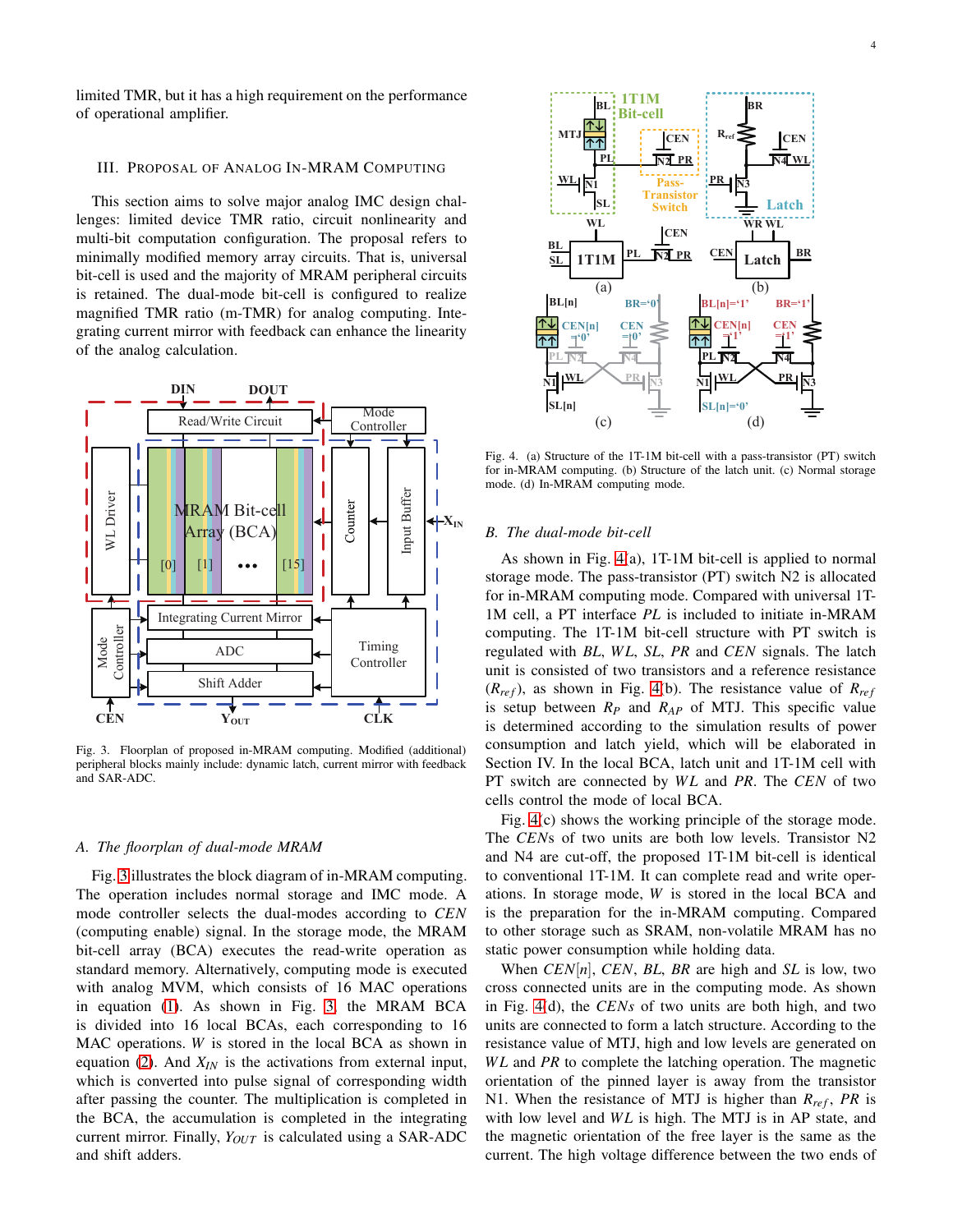

<span id="page-4-0"></span>Fig. 5. The block diagram of local BCA. It mainly includes memory array using universial 1T-1M bit-cells, as well as additional PT switch array, reference-latch column and buffer-compute column in-MRAM computing.

the MTJ does not affect the data stored in the MTJ.

## *C. Local bit-cell array*



<span id="page-4-1"></span>Fig. 6. Timing diagram of local BCA.

Fig. [5](#page-4-0) shows the block diagram of local BCA, which consists of the proposed 1T-1M dual-mode cell, PT switch array, reference-latch column and buffer-compute column. The *WL* connect all columns in the local BCA, and the *WL* of 16 local BCAs are isolated by the buffer of the buffercompute column. The PT switch array controls connection between each bit-cell and the latch unit. In the computing mode, each column of the 1T-1M bit-cell array is connected with the reference-latch column in turn to generate high and low levels on each WL using the latch structure, as shown in Fig. [6.](#page-4-1) The buffer-compute column can prevent the local BCA from interfering with each other in the computing mode. Meanwhile, the buffer-compute column can amplify the weight signal on the WL to node W using the first stage inverter of the buffer. MTJ resistance is converted into the gate voltage of transistor N1 by the latch structure. The TMR is ultimately amplified to the m-TMR:

$$
m\text{-}TMR = \frac{R_{off} - R_{on}}{R_{on}}\tag{4}
$$

where  $R_{on}/R_{off}$  is the on/off resistance of transistor.

N1 and N2 are connected in series to complete the multiplication of *W* and *IN*. *IN* is the input pulse generated by the activations from external *XIN*. The voltage is provided in the computing line (*CL*) of buffer-compute column, and different current *ICL*,*<sup>i</sup>* is generated in each row, which are calculated through *CL* and subsequent modules. According to Kirchhoff current law, the *CL* current *ICL* is given by:

$$
I_{CL} = \sum_{i=0}^{m-1} I_{CL,i}
$$
 (5)

where  $I_{CL,i} = I_a$  when W[i] and IN[i] are high, otherwise  $I_{CL,i} = 0$ . The computing port *CL* and the read-write port *BL* are decoupled, which can improve the computation stability and the amount of data that can be simultaneously accessed [\[38\]](#page-10-4).

#### *D. The associated current mirror and ADC*

A local BCA corresponds to an integrating current mirror and a SAR-ADC. Fig. [6](#page-4-1) shows the operation waveform of these modules. *CMEN* the enabling signal of integrating current mirror. *Sample* is the sampling signal of SAR-ADC, which overlaps with the *CMEN* to improve the speed of in-MRAM computing. At the end of sampling, SAR-ADC converts the sampling voltage, while the array continues to calculate the next column. The operation mode of pipeline can greatly shorten the calculation delay. The calculation delay of one column is given by:

$$
T = T_{CEN} + T_{ADC} \tag{6}
$$

where *TCEN* indicates the latch and compute time, and *TADC* is the conversion time of ADC. The more columns that are calculated, the less the average delay per column. The average delay of n columns is given by:

$$
T_{AVG} = T_{CEN} + \frac{1}{n} \times T_{ADC}.
$$
 (7)

# *E. Operations of Input and Output*

Table [II](#page-5-0) lists the multiplication of 2-bit input and 1-bit weight. *XIN* is the input via buffer, then the counter generates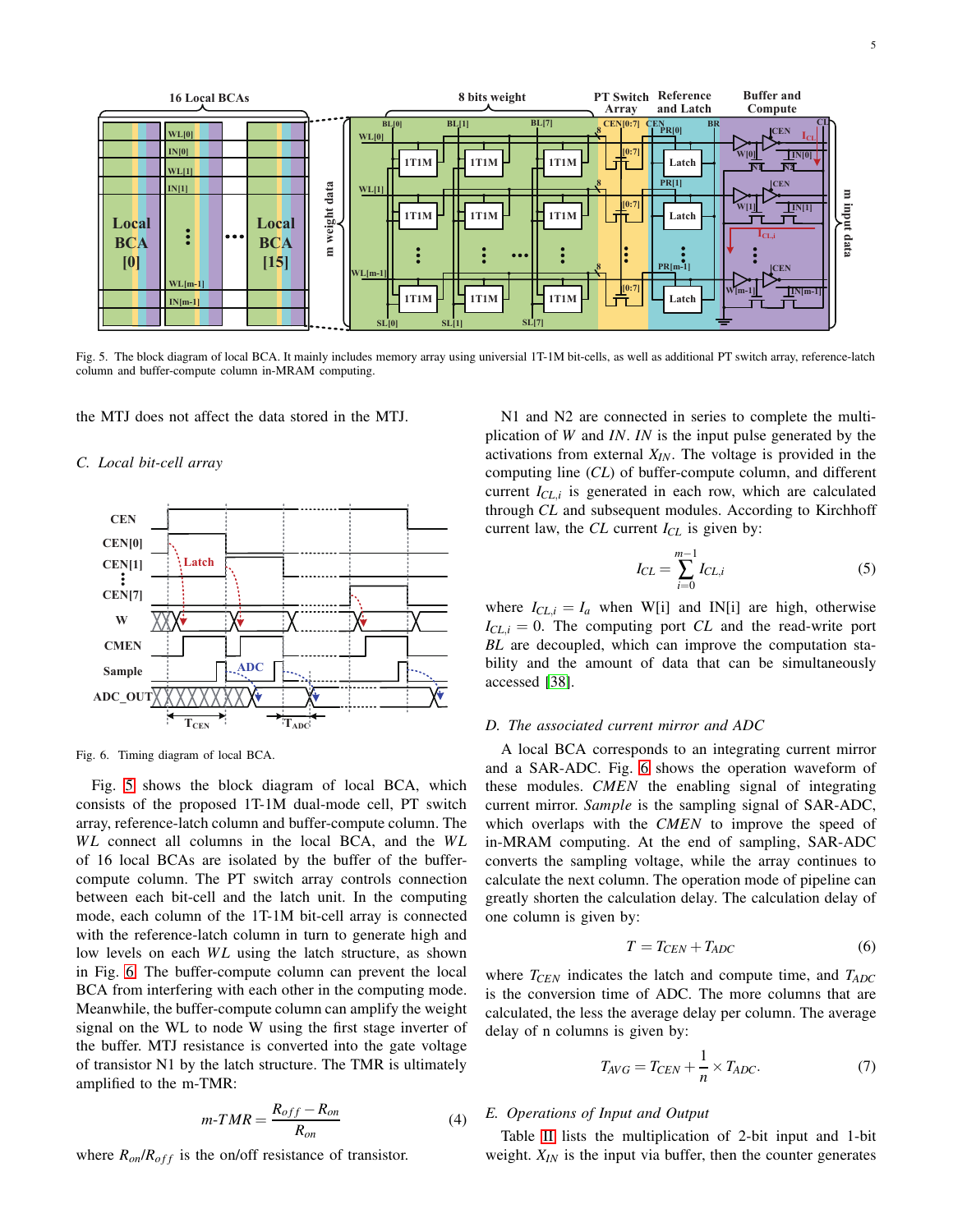a set of pulses whose width *TIN* corresponds to the value of the activation signal. This set of pulse is connected to the *IN* of the buffer-compute column (see Fig. [4\)](#page-3-1), and determines the calculated current conduction time for each row of the buffer-compute column. *TCP* is the period of the *CP* pulse.  $V_a$  represents the output voltage corresponding to the output result of '1'.

<span id="page-5-0"></span>TABLE II MULTIPLICATION OF 2-BIT INPUT AND 1-BIT WEIGHT

| <b>MTJ</b> |  | $X_{IN}$ | $T_{IN}$          | $V_{OUT}$      |
|------------|--|----------|-------------------|----------------|
|            |  | 00       |                   |                |
|            |  |          | $1 \times T_{CP}$ | $1 \times V_a$ |
|            |  |          | $2 \times T_{CP}$ | $2 \times V_a$ |
|            |  |          | $3 \times T_{CP}$ | $3 \times V_a$ |
| AΡ         |  |          |                   |                |



<span id="page-5-1"></span>Fig. 7. (a) Circuit of integrating current mirror with feedback (CMF) structure. (b) The timing control logic circuit. (c) Waveform of computation control signals.  $V_{out,1/2/3/4}$  is the output waveform of different  $X_{IN}$ .

Fig[.7\(](#page-5-1)a) is the circuit of integrating current mirror with feedback (CMF) structure. When reading multiple row data, the current mirror can be used to keep the read current constant, thus enhancing the calculated linearity [\[23\]](#page-9-15). The current *ICL* is mirrored as *ICMF* by the CMF structure, and the voltage of CL does not change with current charge. *ICMF* is given by:

$$
I_{CMF} = \gamma \times I_{CL} \tag{8}
$$

$$
\gamma = \frac{W_{P2}/L_{P2}}{W_{P1}/L_{P1}}.\t(9)
$$

Then *ICMF* is charged to the capacitor and converted into output voltage (*VOUT* ). The charge current decreases with the increase of  $V_{OUT}$ , which reduces the linearity of the analog calculation and affects the calculation accuracy. Proposed

The timing control logic and the operation waveform of CMF structure is demonstrated in Fig. [7\(](#page-5-1)b) and [7\(](#page-5-1)c). *SW*0 controls the charging time  $(T_H)$  of each cycle, and the width of *IN* pulse only controls whether to charge. The *SW*0 of CMF structure can provide more accurate unified control of charging time than the pulse of *IN*. The three pulses of *SW*0 correspond to the 2-bit  $X_{IN}$ .  $V_{OUT,i}$  is the waveform with the corresponding  $X_{IN}$  value of *i* for the MAC of 1 weight ( $W = 1$ ) and 1 activation. By adjusting the number and width of SW0 pulses, CMF structure can satisfy *XIN* of different bits. For the MAC of m weights and m activations, *VOUT* can be represented as:

$$
V_{OUT} = \sum_{i=0}^{m-1} W_i \times X_{IN,i} \times V_a \tag{10}
$$

$$
V_a = \frac{1}{C} \times \gamma \times I_a \times T_H \tag{11}
$$

where *C* is the capacitance of capacitor C1.

*F. SAR-ADC*



<span id="page-5-2"></span>Fig. 8. (a) Schematic of 4-bit SAR-ADC. (b) Operation waveform of SAR-ADC, when ADC-OUT is '1010'.

SAR-ADC is commonly used in analog IMC because of its low cost in layout area and power consumption for multi-bits conversion. In this work, we use a 4-bit SAR-ADC as the an important peripheral circuit of the analog in-MRAM computing. Fig. [8\(](#page-5-2)a) presents a schematic of the 4-bit SAR-ADC comprising five weighted capacitors (C4-C0), five switches (S4-S0), SA and SAR logic for binary search algorithm. The capacitance ratio of C4, C3, C2, C1, and C0 is 8:4:2:1:1. The top plates of the five capacitors are shorted to the node *P* of the SA, and the total parasitic load at node *P* is 16 times that of C0.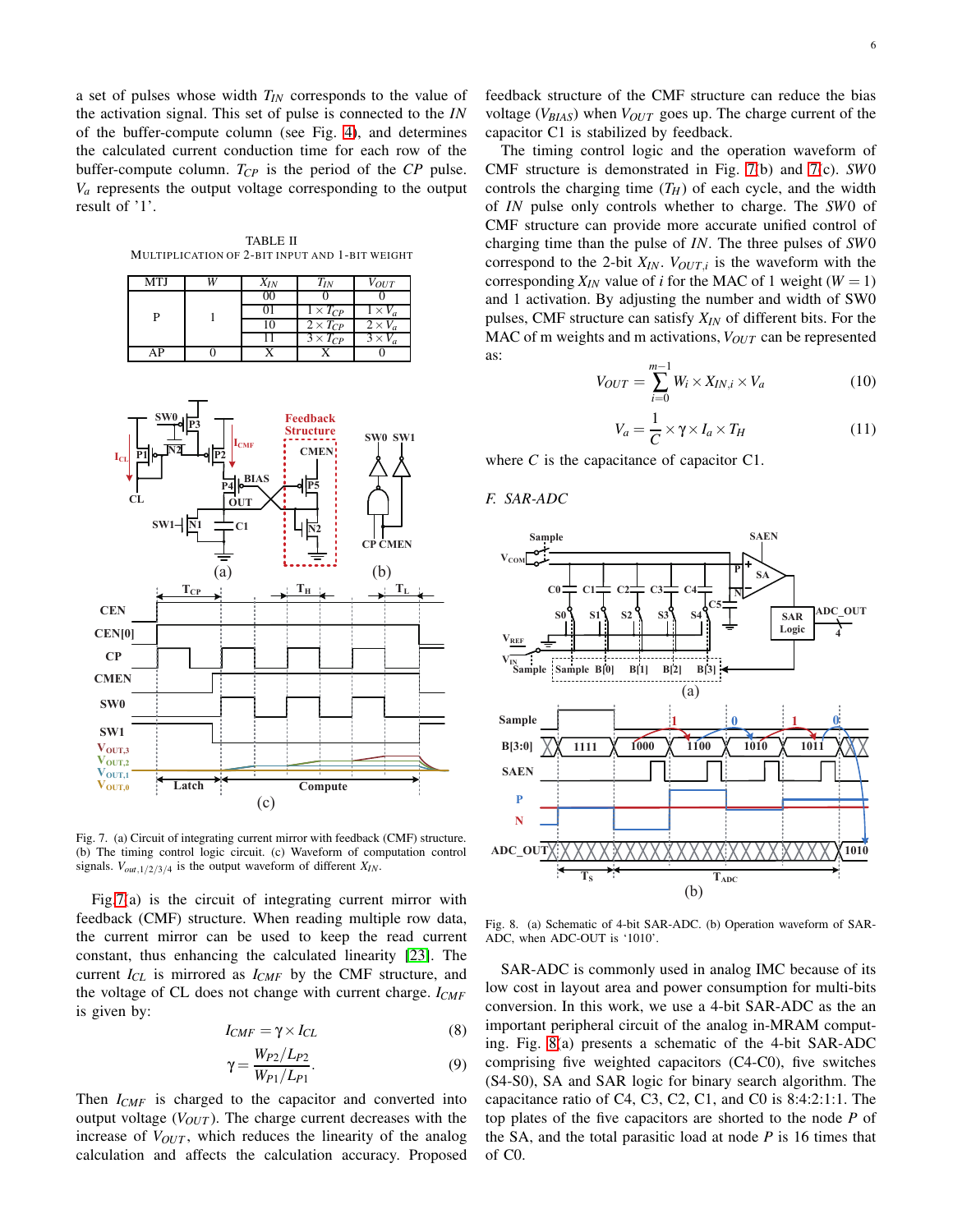Fig. [8\(](#page-5-2)b) illustrates an example of the readout operation of 4-bit SAR-ADC. At the beginning of the readout operation, the voltages at node  $P(V_P)$  and node  $N(V_N)$  are initially set to a common voltage  $V_{COM}$  ( $V_P = V_N = V_{COM}$ ). After setting the input node to the analog input voltage *VIN*, all five switches (S4-S0) are switched from *VIN* to ground to decrease  $V_P$  by  $(16/16) \times V_{IN}$  via ac coupling of C4-C0, such that  $V_P = V_{COM} - V_{IN}$ .

After the sampling is completed, it enters the conversion phase. In this phase, the SAR logic generates a control signal to switch S4 from ground to the reference voltage (*VREF*) , which supplied by the band gap reference, to increase *V<sup>P</sup>*  $b$ *y*  $(8/16) \times V_{REF}$ . Thus,  $V_P = V_{COM} - V_{IN} + 1/2V_{REF}$ .  $V_P$ is compared with  $V_N$  to determine whether  $V_P$  is higher or lower than *VN*, which is essentially the comparison of *VIN* and 1/2*VREF*. The output of the SA is sent to the SAR logic to determine the control of the capacitor switches in the next operation phase. When  $V_P > V_N$ , it means that  $V_{IN} < 1/2V_{REF}$ , in the next operation phase, the SAR logic generates a control signal to switch S4 from *VREF* to ground and switch S3 from ground to  $V_{REF}$  to decrease *VP* by  $(4/16-8/16) \times V_{REF}$ . Thus,  $V_P = V_{COM} - V_{IN} + 1/4V_{REF}$ . When  $V_P > V_N$ , the SAR logic generates a control signal to switch S3 from ground to *V*<sup>*REF*</sup> to increase *V<sub>P</sub>* by (4/16) × *V<sub>REF</sub>*. Thus, *V<sub>P</sub>* = *V<sub>COM</sub>* −  $V_{IN} + 1/2V_{REF} + 1/4V_{REF}$ . After 4 operation phases, the SAR logic will determine 4-bit digital code to get the final readout of the SAR-ADC.

In summary, analog in-MRAM computing was realized based on the above-mentioned proposal, using modified MRAM peripheral circuits implementation and device-circuit interaction design methods. Limited device TMR ratio can be addressed peripheral circuit within 1T-1M bit-cell based MRAM macro. The m-TMR formed by latching structure can meet the requirements of analog calculation. Circuit nonlinearity can be alleviated by the proposed CMF, which adds two additional transistors outside the current mirror. Multi-bit computing configuration allows analog computation by splitting data, converting it to a digital signal and then producing the result by a shift adder.

# IV. EXPERIMENTAL RESULTS

The proposed m-TMR enlargement approach, analog in STT-MRAM computing circuits and system are verified and simulated with Spectre in Cadence Virtuoso front-end, using 28-nm CMOS process design kits and MTJ VerilogA compact model [\[39\]](#page-10-5), [\[40\]](#page-10-6). The simulation conditions are typical-typical (TT) corner,  $27^{\circ}$ C, and the supply voltage ( $V_{dd}$ ) is 900 mV. Table [III](#page-6-0) lists fundamental MTJ parameters used in our analysis. MTJ physical parameter conforms to a commercial 40-nm critical dimension (CD) MTJ physical parameters. The effective low-resistance  $R_p$  of MTJ is 6 k $\Omega$  with spin aligned ferromagnetic electrodes. An initial 200% TMR ratio is configured.

# *A. Power consumption of latch structure*

The reference resistance  $R_{ref}$  and the latching voltage  $(V_l)$ in latch structure affect the yield and power consumption.

<span id="page-6-0"></span>TABLE III PHYSICAL PARAMETERS OF STT-MTJ FOR IN-MRAM COMPUTING PERFORMANCE SIMULATION

| Parameters   | Description                | Default Value                 |  |  |
|--------------|----------------------------|-------------------------------|--|--|
| $\Delta H_0$ | Activation energy          | 0.8 <sub>e</sub> V            |  |  |
|              | Field acceleration         | 1.7cm/MV                      |  |  |
|              | Shape parameter            | 1.5                           |  |  |
| $k_B$        | Boltzmann constant         | $8.625 \cdot 10^{-5}$ eV/K    |  |  |
| $T_0$        | Ambient temperature        | 300K                          |  |  |
| Variable     | Description                | Default Value                 |  |  |
| $t_{ox}$     | Oxide barrier thickness of | $0.85$ nm                     |  |  |
| TMR(0)       | TMR with 0 stress voltage  | 200%                          |  |  |
| Area         | MTJ surface                | $40nm \cdot 40nm \cdot \pi/4$ |  |  |
| $t_{sl}$     | Thickness of free layer    | 1.3nm                         |  |  |
| $V_{sl}$     | Volume of free barrier     | Area $\cdot t_{sl}$           |  |  |

In order to reduce power consumption and improve latch variability performance, 5000 Monte-Carlo runs analysis is performed for  $R_{ref}$  and  $V_l$  under different TMR, and the 1-bit latch power consumption under different conditions is evaluated. Comprehensive analysis of the influence of  $R_{ref}$ and *V<sup>l</sup>* on latching and selection of appropriate parameters can reduce power consumption and improve yield.

<span id="page-6-1"></span>TABLE IV SIMULATED LATCH PERFORMANCE WITH DIFFERENT TMR RATIO

| TMR (%) | $R_{ref}$ (k $\Omega$ ) | (mV) | Power (fJ) | Yeild $(\%)$ |
|---------|-------------------------|------|------------|--------------|
| 50      |                         | 700  | 97.8       | 75.8         |
| 100     | 8.5                     | 600  | 78.4       | 86.8         |
| 150     |                         | 600  | 74.3       | 93.8         |
| 200     | 9.5                     | 600  | 70.8       | 95.2         |
| 250     | 9.5                     | 600  | 68.8       | 97.5         |

Fig. [9\(](#page-7-0)a) and [9\(](#page-7-0)b) show the failure probability of latch '1' and '0' under different conditions. In order to estimate the latching yield of in-MRAM computing, the voltage of the node *W* greater than 750 mV is '1', less than 150 mV is '0', and all other voltages are latching faults. The yield is sensitive to the change of reference resistance  $R_{ref}$ , and the latch voltage *Vlatch* has different effects on the yield under different reference resistance  $R_{ref}$ . To ensure the overall yield of the latch structure, the two cases need to be considered comprehensively, and the average failure rate is shown in Fig. [9\(](#page-7-0)c). When the reference resistance  $R_{ref}$  is 8.5 k $\Omega$ , 9 kΩ and 9.5 kΩ, and the supply voltage  $V_l$  is 700 mV, 700 mV and 600 mV respectively, the failure rate maintains a low level. Considering the power consumption simulation results in Fig. [9\(](#page-7-0)d), the reduction of latch voltage *Vlatch* has a great impact on latch power consumption. Therefore, we select reference resistance 9.5 kΩ and supply voltage  $V_{latch}$  to obtain 95.2% accuracy and 70.8 fJ power consumption. Compared with the case of 900 mV power supply voltage as *Vlatch*, the result of comprehensive analysis is that the failure rate is reduced by 56.4% and the power consumption is reduced by 66.7%.

The optimal  $R_{ref}$  and  $V_l$  are obtained after trading off yield and power consumption, as summarized in Table [IV.](#page-6-1) The higher the TMR, the higher the yield and the lower the power consumption. After amplification by the inverter, the m-TMR is not related to the initial TMR ratio. TMR only affects the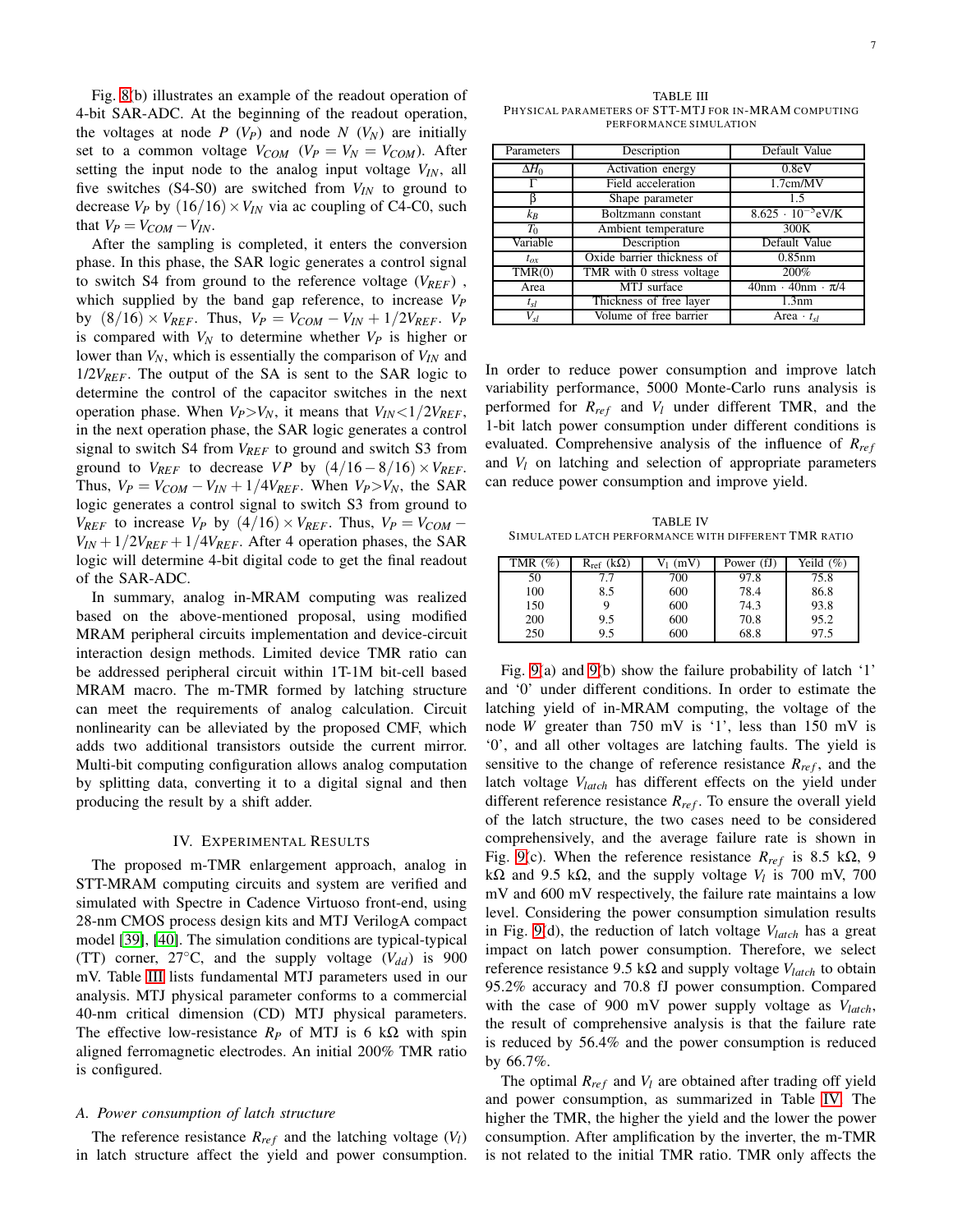

<span id="page-7-0"></span>Fig. 9. Monte-Carlo simulation results of different  $V_l$  and reference resistance  $R_{ref}$  (node W voltage greater than 750mV is '1'; Less than 150mV is '0'; Other voltages are latch failure): (a) Failure rate of latch data '1'. (b) Failure rate of latch data '0'. (c) Average failure rate of latch data. (d) Latch power consumption of 1-bit weight (holding time is 4ns).



<span id="page-7-1"></span>Fig. 10. (a) Operation waveform of CMF and TCM block. (b) Output voltage of TCM ('X' is 1-bit any binary number, 'XX' is 2-bit any binary number). (c) Output voltage of CMF. (d) Transient simulation results of output voltage (2bIN-1bW-4Acc, @TMR=200%). The bottom to top waveforms correspond to the calculated results from 0 to 12. (e) Output voltage of the conventional 1T-1M array and the proposed 1T-1M array under different TMR. (f) Digital output quantized by the 4-bit SAR-ADC.

yield. Simulation results show that the m-TMR is about 15000.

## *B. Enhanced INL*

The contrast of waveforms between proposed CMF structure and traditional current mirror (TCM) is demonstrated in Fig. [10\(](#page-7-1)a). *VBIAS* of the TCM stays the same, thus the charging current *IOUT* of the output capacitor decreases with the increase of output voltage *VOUT* . As a comparison, *VBIAS* of the CMF decreases 80mV with with the increase of *VOUT* , so *IOUT* can be kept constant to enhance the linearity of the results.

Fig. [10\(](#page-7-1)b) and 10(c) show the *V*<sub>*OUT*</sub> versus the ideal output of TCM and CMF. Integral nonlinearity (INL) refers to the difference between the transformation curve and the ideal transformation curve along the longitudinal axis, indicating the degree to which the actual curve deviates from the ideal curve. Comparing the INL of the TCM and the CMF, it can be found that adding feedback structure significantly improves output linearity. In Fig. [10\(](#page-7-1)b), the maximum value of INL is 1.014 LSB; the maximum value of INL in Fig. [10\(](#page-7-1)c) is only 0.430 LSB. The INL can be reduced by 57.6% by using a feedback structure.

The output voltage range is highly depended on the calculation margin. However, the nonlinearity of the analog calculation increases as the output voltage *VOUT* approaches the supply voltage  $V_{dd}$  of 900 mV. The ability of the CMF structure to enhance linearity is limited. The maximum *VOUT* should be limited to 650 mV for regular CMF operation. The maximum *Vout* can be adjusted by the voltage of the input pulse, γ of the CMF structure and the capacitance of capacitor C1.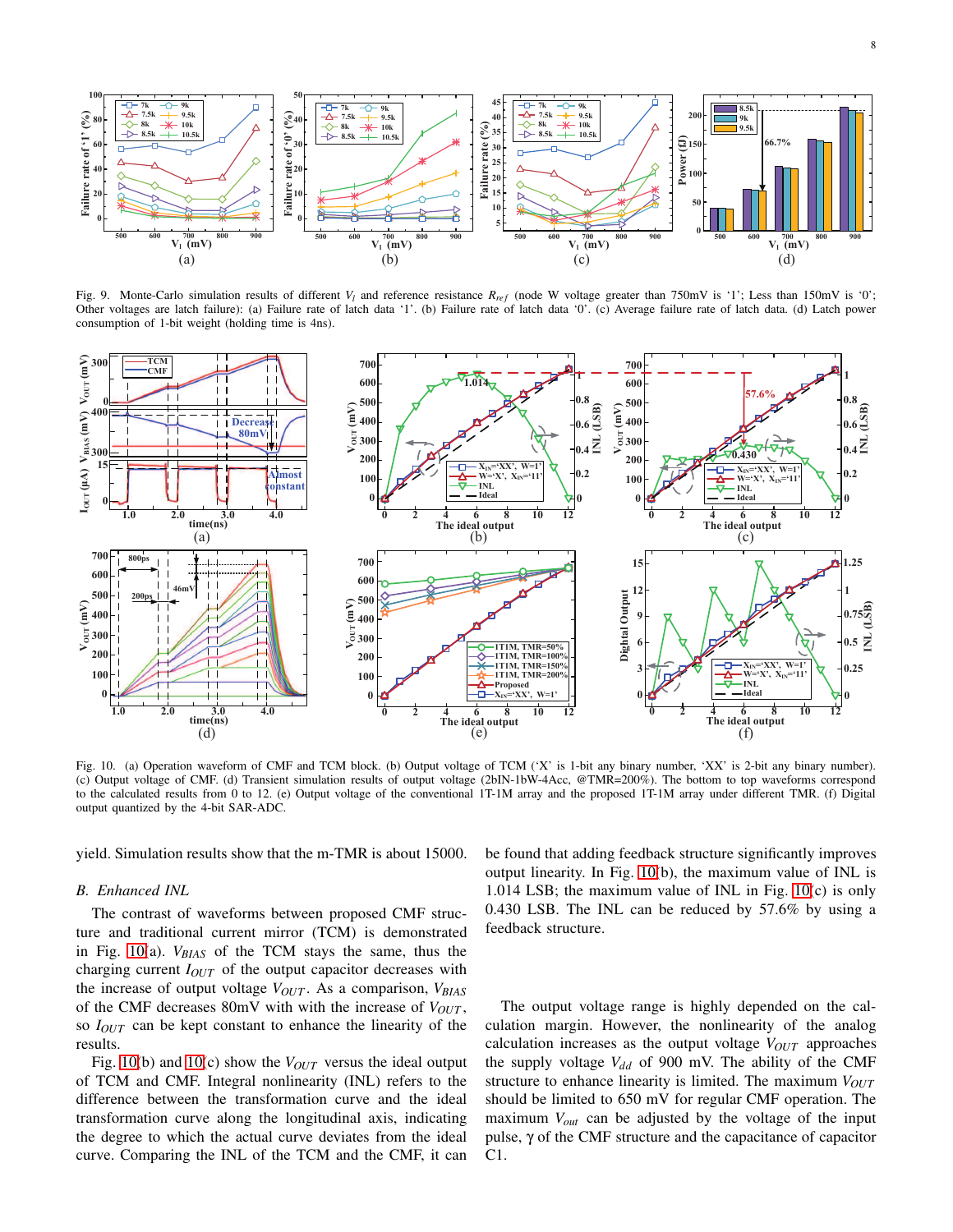# *C. Analog in-MRAM computing results*

The computation task with 4 accumulations of 2-bit inputs and 1-bit weights (2bIN-1bW-4Acc) is executed. The transition simulation results of *VOUT* is shown in Fig. [10\(](#page-7-1)d). The waveform from bottom to top correspond to the calculated results 0 to 12 respectively. The charging time  $T_H$  of each cycle is 800 ps. Around 4 ns, the difference between adjacent curves gradually decreases from bottom to top, and the minimum is 46 mV. This is due to the nonlinearity of the analog calculation. Before 4 ns, the SAR-ADC completes sampling of *VOUT* . After 4 ns cycle, the SAR-ADC performs analogto-digital conversion, the output capacitor discharges, and the array latches the next column of weight data.

In order to reflect the influence of proposed 1T-1M on the calculation, the in-MRAM computing structure of 1T-1M is also simulated under the same simulation conditions. Fig. [10\(](#page-7-1)e) shows the *VOUT* of conventional 1T-1M array and proposed 1T-1M array under different TMR. For conventional 1T-1M array, as TMR increases, the influence curve of *W* is close to that of *XIN*. The difference between the two curves is too big to match together, and the analog calculation cannot be realized. On the contrary, the proposed 1T-1M uses latches to magnify the m-TMR by 7500 times when TMR equals 200%, and the two curves almost coincide. Different TMR only affects the yield of latched results, but has no effect on the the influence curve of W. As shown in Fig. [10\(](#page-7-1)f), digital output quantized by 4-bit SAR-ADC is close to the ideal output. The maximum INL is 1.25 LSB.

# *D. Analysis of overall energy efficiency*



<span id="page-8-0"></span>Fig. 11. (a) Proportion of power consumption (2bIN-1bW-4Acc). (b) Energy efficiency and delay of in-MRAM computing versus conventional digital MR AM.

The power consumption of each building block is shown in Fig. [11\(](#page-8-0)a). Latching power consumes the main part, more than 30%, and the proportion of latching power increases as the number of rows on at the same time increases. The power consumption of the CMF is also more than 30%. This is because SAR-ADC sampling needs to be completed when the CMF is charged, *VOUT* of the CMF structure need more driving capability. When the number of open lines increases, the current generated by each line is reduced by adjusting the voltage value of the IN pulse to keep the maximum *VOUT* constant. So the proportion of CMF structure power consumption does not increase as the number of rows on at the same time increases.

Fig. [11\(](#page-8-0)b) shows the energy efficiency and in-MRAM computing latency versus conventional digital MRAM. As the number of open rows increases, the parallelism of in-MRAM computing increases, and the energy efficiency advantage becomes more obvious. When 64 rows open, the proposed structure achieves 25.4 TOPS/W which is 3.05 times more than conventional MRAM. The delay of in-MRAM computing cannot change as the amount of calculated data increases and is 83.8% of digital MRAM when 64 lines are turned on.

#### V. CONCLUSION

<span id="page-8-1"></span>TABLE V COMPARISON OF IN-MEMORY COMPUTING OF NONVOLATILE MEMORY

|                                   | ISCAS'21<br>[18]            | Nat.<br>Com <sup>20</sup><br>[21] | ISSCC'20<br>[19]         | <b>VLSI'20</b><br>[6] | This work                  |
|-----------------------------------|-----------------------------|-----------------------------------|--------------------------|-----------------------|----------------------------|
| Type                              | Flash                       | <b>PCM</b>                        | <b>RRAM</b>              | $SOT-$<br><b>MRAM</b> | STT-<br><b>MRAM</b>        |
| Process                           | 180 <sub>nm</sub>           | 90 <sub>nm</sub>                  | 130nm                    | 22nm                  | 28nm                       |
| Bit-cell                          | 1T1FGT                      | 1PCM                              | 2T2R                     | 2T2M                  | $1T-1M$                    |
| Computing<br><b>Bit</b>           | $4hIN-$<br>$4hW -$<br>8bOUT | $8bN-$<br>$4hW -$<br>8bOUT        | $1bIN-$<br>ThW-<br>1bOUT | N/A                   | $2hIN-$<br>$1bW-$<br>4bOUT |
| Energy<br>Efficiency              | 37 <sup>1</sup><br>TOPS/W   | 11.9<br>TOPS/W                    | 78.4<br>TOPS/W           | N/A                   | 9.47-25.4<br>TOPS/W        |
| Write<br>Voltage <sup>2</sup>     | > 7V                        | > 2V                              | > 3V                     | < 1V                  | < 1V                       |
| Process<br>Deviation <sup>2</sup> | $\sigma$ < 15%              | $\sigma$ < 15%                    | $\sigma > 15\%$          | $\sigma$ < 15%        | $\sigma$ < 15%             |

| <sup>1</sup> Only MAC operation, other peripheral work was not included. |  |  |  |
|--------------------------------------------------------------------------|--|--|--|
| $2$ A part of the comparison refers to [6]                               |  |  |  |

The performance of recent in-memory computing of NVMs is compared in Table [V.](#page-8-1) Indeed, STT-MRAM based IMC shows little superiority of energy efficiency over the other NVMs. This is mainly due to its intrinsic low TMR ratio. The process of latching magnetoresistance difference to generate the amplified m-TMR requires at least one-third of the comprehensive analog in-MRAM computing power consumption. The advantages of STT-MRAM over other memory are low write voltage and low process deviation. Logic compatible writing voltage (e.g., 0.9 V with 28nm CMOS) can be applied for ultra-low power operation. Device variability induced unreliable effects can be partially alleviated when using STT-MRAM for analog IMC.

A favorable scenario of in-MRAM computing could be artificial intelligence applications on Internet of things (IoT) edge devices, as normally-off and instant-on storage and computing units, e.g., emphasized energy cost in sleep-mode [\[41\]](#page-10-7). In this paper, an analog in-MRAM computing structure is proposed and experimentally realized. On the basis of commercial 1T-1M bit-cell, modified 1T-1M bit-cell builds the latch structure through the peripheral circuit. The m-TMR obtained from simulation can reach a maximum of 15000, which meets the requirements of analog calculation. The proposed CMF adds feedback current stabilization on the basis of traditional current mirror, and the INL is reduced by 57.6%. The energy efficiency of the entire computing architecture reached 25.4TOPS/W (2bIN-1bW-64Acc), which is  $3.05\times$  that of the traditional digital MRAM.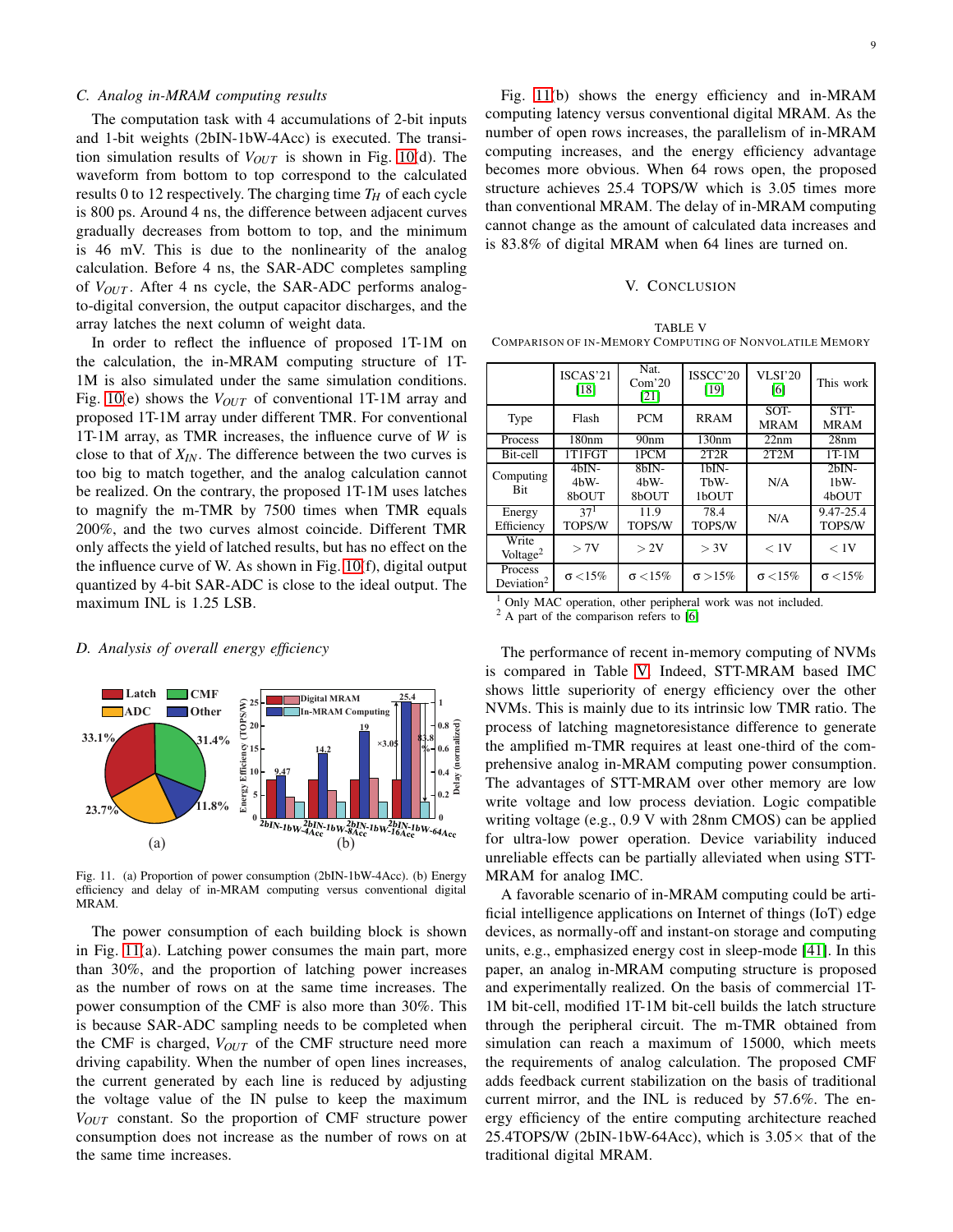#### **REFERENCES**

- <span id="page-9-0"></span>[1] H.-S. P. Wong and S. Salahuddin, "Memory leads the way to better computing," *Nature nanotechnology*, vol. 10, no. 3, pp. 191–194, 2015.
- [2] D. Ielmini and H.-S. P. Wong, "In-memory computing with resistive switching devices," *Nature Electronics*, vol. 1, no. 6, pp. 333–343, 2018.
- <span id="page-9-1"></span>[3] S. Yu and P.-Y. Chen, "Emerging memory technologies: Recent trends and prospects," *IEEE Solid-State Circuits Magazine*, vol. 8, no. 2, pp. 43–56, 2016.
- <span id="page-9-2"></span>[4] M. Natsui, D. Suzuki, N. Sakimura, R. Nebashi, Y. Tsuji, A. Morioka, T. Sugibayashi, S. Miura, H. Honjo, K. Kinoshita, S. Ikeda, T. Endoh, H. Ohno, and T. Hanyu, "Nonvolatile logic-in-memory LSI using cyclebased power gating and its application to motion-vector prediction," *IEEE Journal of Solid-State Circuits*, vol. 50, no. 2, pp. 476–489, 2015.
- <span id="page-9-19"></span>[5] T.-C. Chang, Y.-C. Chiu, C.-Y. Lee, J.-M. Hung, K.-T. Chang, C.-X. Xue, S.-Y. Wu, H.-Y. Kao, P. Chen, H.-Y. Huang, S.-H. Teng, and M.-F. Chang, "13.4 A 22nm 1Mb 1024b-read and near-memory-computing dual-mode STT-MRAM macro with 42.6GB/s read bandwidth for security-aware mobile devices," in *2020 IEEE International Solid- State Circuits Conference - (ISSCC)*, 2020, pp. 224–226.
- <span id="page-9-3"></span>[6] J. Doevenspeck, K. Garello, B. Verhoef, R. Degraeve, S. Van Beek, D. Crotti, F. Yasin, S. Couet, G. Jayakumar, I. A. Papistas, P. Debacker, R. Lauwereins, W. Dehaene, G. S. Kar, S. Cosemans, A. Mallik, and D. Verkest, "SOT-MRAM based analog in-memory computing for DNN inference," in *2020 IEEE Symposium on VLSI Technology*, 2020, pp. 1– 2.
- [7] Z. Wang, H. Zhou, M. Wang, W. Cai, D. Zhu, J.-O. Klein, and W. Zhao, "Proposal of toggle spin torques magnetic RAM for ultrafast computing," *IEEE Electron Device Letters*, vol. 40, no. 5, pp. 726–729, 2019.
- [8] J. Doevenspeck, K. Garello, S. Rao, F. Yasin, S. Couet, G. Jayakumar, A. Mallik, S. Cosemans, P. Debacker, D. Verkest, R. Lauwereins, W. Dehaene, and G. Kar, "Multi-pillar SOT-MRAM for accurate analog in-memory DNN inference," in *2021 Symposium on VLSI Technology*, 2021, pp. 1–2.
- <span id="page-9-4"></span>[9] S.-h. C. Baek, K.-W. Park, D.-S. Kil, Y. Jang, J. Park, K.-J. Lee, and B.-G. Park, "Complementary logic operation based on electric-field controlled spin–orbit torques," *Nature electronics*, 2018.
- <span id="page-9-5"></span>[10] S. Li, C. Xu, Q. Zou, J. Zhao, Y. Lu, and Y. Xie, "Pinatubo: A processing-in-memory architecture for bulk bitwise operations in emerging non-volatile memories," in *2016 53nd ACM/EDAC/IEEE Design Automation Conference (DAC)*, 2016, pp. 1–6.
- [11] S. Jain, A. Ranjan, K. Roy, and A. Raghunathan, "Computing in memory with spin-transfer torque magnetic RAM," *IEEE Transactions on Very Large Scale Integration (VLSI) Systems*, vol. 26, no. 3, pp. 470–483, 2018.
- [12] M. Zabihi, Z. I. Chowdhury, Z. Zhao, U. R. Karpuzcu, J.-P. Wang, and S. S. Sapatnekar, "In-memory processing on the spintronic CRAM: From hardware design to application mapping," *IEEE Transactions on Computers*, vol. 68, no. 8, pp. 1159–1173, 2019.
- <span id="page-9-6"></span>[13] Y. Zhang, J. Wang, C. Lian, Y. Bai, G. Wang, Z. Zhang, Z. Zheng, L. Chen, K. Zhang, G. Sirakoulis, and Y. Zhang, "Time-domain computing in memory using spintronics for energy-efficient convolutional neural network," *IEEE Transactions on Circuits and Systems I: Regular Papers*, vol. 68, no. 3, pp. 1193–1205, 2021.
- <span id="page-9-7"></span>[14] M. E. Sinangil, B. Erbagci, R. Naous, K. Akarvardar, D. Sun, W.- S. Khwa, H.-J. Liao, Y. Wang, and J. Chang, "A 7-nm compute-inmemory SRAM macro supporting multi-bit input, weight and output and achieving 351 TOPS/W and 372.4 GOPS," *IEEE Journal of Solid-State Circuits*, vol. 56, no. 1, pp. 188–198, 2021.
- <span id="page-9-8"></span>[15] Y.-C. Shih, C.-F. Lee, Y.-A. Chang, P.-H. Lee, H.-J. Lin, Y.-L. Chen, C.-P. Lo, K.-F. Lin, T.-W. Chiang, Y.-J. Lee, K.-H. Shen, R. Wang, W. Wang, H. Chuang, E. Wang, Y.-D. Chih, and J. Chang, "A reflowcapable, embedded 8Mb STT-MRAM macro with 9nS read access time in 16nm FinFET logic cmos process," pp. 11.4.1–11.4.4, 2020.
- [16] G. Jan, L. Thomas, S. Le, Y.-J. Lee, H. Liu, J. Zhu, J. Iwata-Harms, S. Patel, R.-Y. Tong, V. Sundar, S. Serrano-Guisan, D. Shen, R. He, J. Haq, Z. J. Teng, V. Lam, Y. Yang, Y.-J. Wang, T. Zhong, H. Fukuzawa, and P.-K. Wang, "Demonstration of ultra-low voltage and ultra low power STT-MRAM designed for compatibility with 0x node embedded LLC applications," pp. 65–66, 2018.
- <span id="page-9-9"></span>[17] V. B. Naik, K. Lee, K. Yamane, R. Chao, J. Kwon, N. Thiyagarajah, N. L. Chung, S. H. Jang, B. Behin-Aein, J. H. Lim, T. Y. Lee, W. P. Neo, H. Dixit, S. K, L. C. Goh, T. Ling, J. Hwang, D. Zeng, J. W. Ting, E. H. Toh, L. Zhang, R. Low, N. Balasankaran, L. Y. Zhang, K. W. Gan, L. Y. Hau, J. Mueller, B. Pfefferling, O. Kallensee, S. L. Tan, C. S. Seet, Y. S. You, S. T. Woo, E. Quek, S. Y. Siah, and J. Pellerin, "Manufacturable

22nm FD-SOI embedded MRAM technology for industrial-grade MCU and IOT applications," pp. 2.3.1–2.3.4, 2019.

- <span id="page-9-10"></span>[18] H.-T. Lue, H.-W. Hu, T.-H. Hsu, P.-K. Hsu, K.-C. Wang, and C.-Y. Lu, "Design of computing-in-memory (CIM) with vertical split-gate flash memory for deep neural network (DNN) inference accelerator," in *2021 IEEE International Symposium on Circuits and Systems (ISCAS)*, 2021, pp. 1–4.
- <span id="page-9-11"></span>[19] Q. Liu, B. Gao, P. Yao, D. Wu, J. Chen, Y. Pang, W. Zhang, Y. Liao, C.-X. Xue, W.-H. Chen, J. Tang, Y. Wang, M.-F. Chang, H. Qian, and H. Wu, "33.2 a fully integrated analog ReRAM based 78.4TOPS/W compute-in-memory chip with fully parallel MAC computing," in *2020 IEEE International Solid- State Circuits Conference - (ISSCC)*, 2020, pp. 500–502.
- <span id="page-9-12"></span>[20] C.-X. Xue, J.-M. Hung, H.-Y. Kao, Y.-H. Huang, S.-P. Huang, F.-C. Chang, P. Chen, T.-W. Liu, C.-J. Jhang, C.-I. Su, W.-S. Khwa, C.-C. Lo, R.-S. Liu, C.-C. Hsieh, K.-T. Tang, Y.-D. Chih, T.-Y. J. Chang, and M.-F. Chang, "16.1 A 22nm 4Mb 8b-precision ReRAM computing-inmemory macro with 11.91 to 195.7TOPS/W for tiny AI edge devices," in *2021 IEEE International Solid- State Circuits Conference (ISSCC)*, vol. 64, 2021, pp. 245–247.
- <span id="page-9-13"></span>[21] V. Joshi, M. Le Gallo, S. Haefeli, I. Boybat, S. R. Nandakumar, C. Piveteau, M. Dazzi, B. Rajendran, A. Sebastian, and E. Eleftheriou, "Accurate deep neural network inference using computational phasechange memory," *Nature communications*, vol. 11, no. 1, pp. 1–13, 2020.
- <span id="page-9-14"></span>[22] M. Wang, W. Cai, K. Cao, J. Zhou, J. Wrona, S. Peng, H. Yang, J. Wei, W. Kang, Y. Zhang *et al.*, "Current-induced magnetization switching in atom-thick tungsten engineered perpendicular magnetic tunnel junctions with large tunnel magnetoresistance," *Nature communications*, vol. 9, no. 1, pp. 1–7, 2018.
- <span id="page-9-15"></span>[23] Z. Lin, H. Zhan, Z. Chen, C. Peng, X. Wu, W. Lu, Q. Zhao, X. Li, and J. Chen, "Cascade current mirror to improve linearity and consistency in SRAM in-memory computing," *IEEE Journal of Solid-State Circuits*, vol. 56, no. 8, pp. 2550–2562, 2021.
- <span id="page-9-16"></span>[24] C.-X. Xue, W.-H. Chen, J.-S. Liu, J.-F. Li, W.-Y. Lin, W.-E. Lin, J.- H. Wang, W.-C. Wei, T.-Y. Huang, T.-W. Chang, T.-C. Chang, H.-Y. Kao, Y.-C. Chiu, C.-Y. Lee, Y.-C. King, C.-J. Lin, R.-S. Liu, C.-C. Hsieh, K.-T. Tang, and M.-F. Chang, "Embedded 1-Mb ReRAM-based computing-in-memory macro with multibit input and weight for CNNbased AI edge processors," *IEEE Journal of Solid-State Circuits*, vol. 55, no. 1, pp. 203–215, 2020.
- <span id="page-9-17"></span>[25] K. Zhang, K. Cao, Y. Zhang, Z. Huang, W. Cai, J. Wang, J. Nan, G. Wang, Z. Zheng, L. Chen, Z. Zhang, Y. Zhang, S. Yan, and W. Zhao, "Rectified tunnel magnetoresistance device with high on/off ratio for inmemory computing," *IEEE Electron Device Letters*, vol. 41, no. 6, pp. 928–931, 2020.
- <span id="page-9-18"></span>[26] K. Zhang, Y. Zhang, Z. Zhang, Z. Zheng, G. Wang, Y. Zhang, Q. Liu, S. Yan, and W. Zhao, "Magnetoresistance: Large magnetoresistance and 15 boolean logic functions based on a ZnCoO film and diode combined device," *Advanced Electronic Materials*, vol. 5, no. 3, p. 1970016, 2019.
- <span id="page-9-20"></span>[27] N. Verma, H. Jia, H. Valavi, Y. Tang, M. Ozatay, L.-Y. Chen, B. Zhang, and P. Deaville, "In-memory computing: Advances and prospects," *IEEE Solid-State Circuits Magazine*, vol. 11, no. 3, pp. 43–55, 2019.
- <span id="page-9-21"></span>[28] H. Meng and J.-P. Wang, "Spin transfer in nanomagnetic devices with perpendicular anisotropy," *Applied physics letters*, vol. 88, no. 17, p. 172506, 2006.
- <span id="page-9-22"></span>[29] N. Nishimura, T. Hirai, A. Koganei, T. Ikeda, K. Okano, Y. Sekiguchi, and Y. Osada, "Magnetic tunnel junction device with perpendicular magnetization films for high-density magnetic random access memory," *Journal of applied physics*, vol. 91, no. 8, pp. 5246–5249, 2002.
- <span id="page-9-23"></span>[30] S. Yuasa, T. Nagahama, A. Fukushima, Y. Suzuki, and K. Ando, "Giant room-temperature magnetoresistance in single-crystal Fe/MgO/Fe magnetic tunnel junctions," *Nature materials*, vol. 3, no. 12, pp. 868–871, 2004.
- <span id="page-9-24"></span>[31] M. Julliere, "Tunneling between ferromagnetic films," *Physics letters A*, vol. 54, no. 3, pp. 225–226, 1975.
- <span id="page-9-25"></span>[32] H. Kim, T. Yoo, T. T.-H. Kim, and B. Kim, "Colonnade: A reconfigurable SRAM-based digital bit-serial compute-in-memory macro for processing neural networks," *IEEE Journal of Solid-State Circuits*, vol. 56, no. 7, pp. 2221–2233, 2021.
- <span id="page-9-26"></span>[33] Y.-D. Chih, P.-H. Lee, H. Fujiwara, Y.-C. Shih, C.-F. Lee, R. Naous, Y.-L. Chen, C.-P. Lo, C.-H. Lu, H. Mori, W.-C. Zhao, D. Sun, M. E. Sinangil, Y.-H. Chen, T.-L. Chou, K. Akarvardar, H.-J. Liao, Y. Wang, M.-F. Chang, and T.-Y. J. Chang, "16.4 An 89TOPS/W and 16.3TOPS/mm2 all-digital SRAM-based full-precision computein memory macro in 22nm for machine-learning edge applications," in *2021 IEEE International Solid- State Circuits Conference (ISSCC)*, vol. 64, 2021, pp. 252–254.